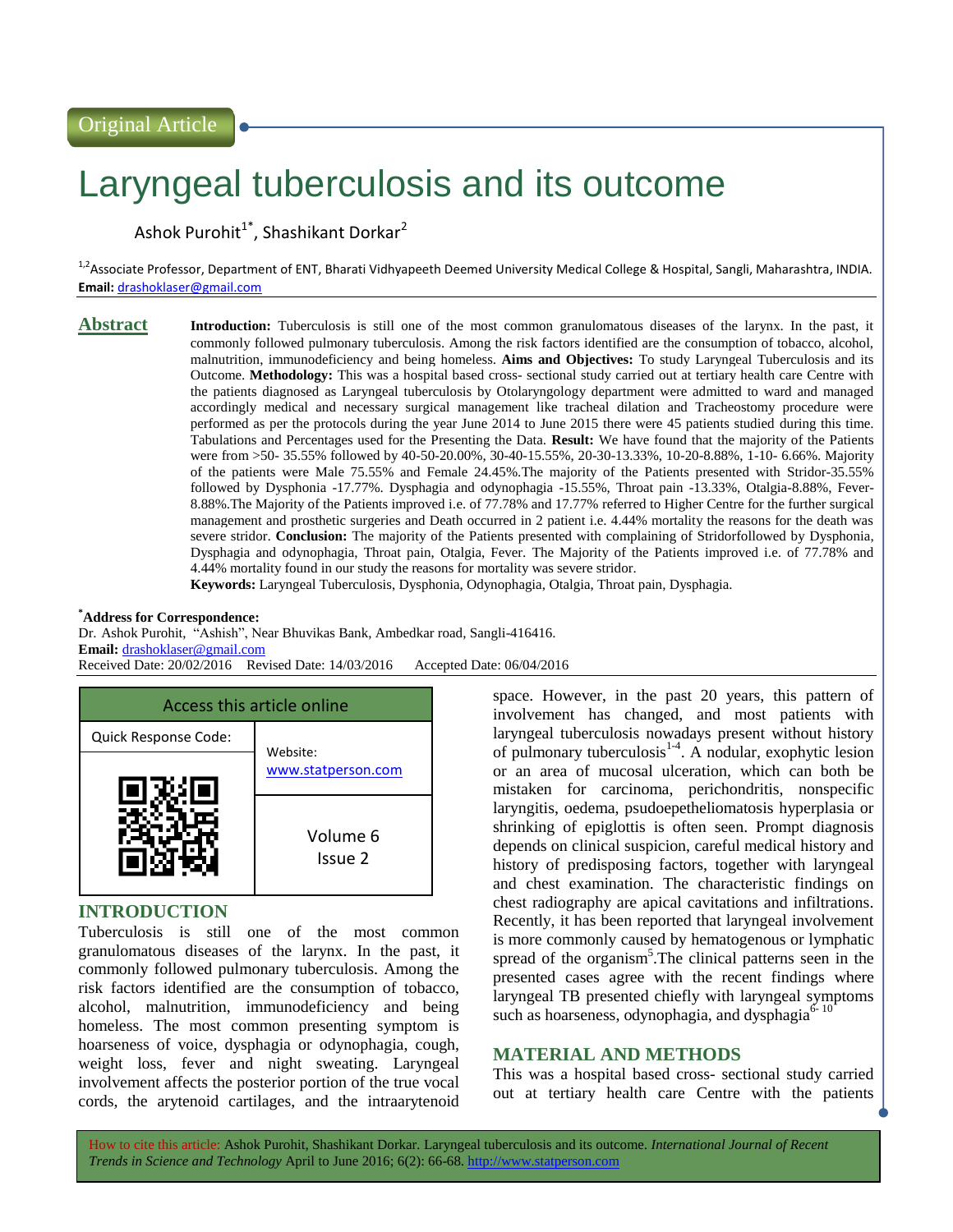diagnosed as Laryngeal tuberculosis by Otolaryngology department were admitted to ward and managed accordingly medical and necessary surgical management like tracheal dilation and Tracheostomy procedure were performed as per the protocols during the year June 2014 to June 2015 there were 45 patients studied during this time. Tabulations and Percentages used for the Presenting the Data.

# **RESULT**

| Table 1: Distribution of the Patients as per the Presenting Clinical |  |
|----------------------------------------------------------------------|--|
| <b>Landinana</b>                                                     |  |

| icatulcs                  |     |            |  |
|---------------------------|-----|------------|--|
| <b>Clinical Feature</b>   | No. | Percentage |  |
| Stridor                   | 16  | 35.55%     |  |
| Dysphagia and odynophagia | 7   | 15.55%     |  |
| Dysphonia                 | 8   | 17.77%     |  |
| Throat pain               | 6   | 13.33%     |  |
| Otalgia                   | 4   | 8.88%      |  |
| Fever                     | 4   | 8.88%      |  |
| <b>Total</b>              | 45  | 100%       |  |

. The majority of the Patients presented with Stridor-35.55% followed by Dysphonia -17.77%. Dysphagia and odynophagia -15.55%, Throat pain -13.33%, Otalgia-8.88%, Fever-8.88%.

| <b>Outcome</b>            | No. | Percentage |
|---------------------------|-----|------------|
| Improved                  | 35  | 77.78%     |
| Death                     | 2   | 4.44%      |
| Referred to Higher Centre | 8   | 17.77%     |
| <b>Total</b>              | 45  | 100%       |

The Majority of the Patients improved i.e. of 77.78% and 17.77% referred to Higher Centre for the further surgical management and prosthetic surgeries and Death occurred in 2 patient i.e. 4.44% mortality the reasons for the death severe stridor.

### **DISCUSSION**

Alcohol abuse, smoking, and poor living conditions were confirmed as principal predisposing factors. Indirect laryngoscopy in each of the presented cases revealed involvement of the whole larynx, contrary to predominantly the posterior larynx involvement reported in the past<sup>12</sup>. Recent literature also reveals an increased involvement of the anterior larynx  $\frac{11}{11}$ , 13. The varied nature of laryngeal TB can be demonstrated on the appearance on indirect laryngoscopy like Multiple nonspecific inflammatory lesions multiple ulcerative and granulomatous lesions. Due to the known risks associated with direct laryngoscopy to the patient and operating personnel<sup>14</sup>, the use of direct laryngoscopy in diagnosing laryngeal TB remains a contentious issue. Some authors believe that direct laryngoscopy should be limited to the cases in which a patient fails to promptly respond to

antituberculous therapy<sup>15</sup>. In our study we have found that the majority of the Patients were from  $>50-35.55\%$ followed by 40-50-20.00%, 30-40-15.55%, 20-30- 13.33%, 10-20-8.88%, 1-10- 6.66%. Majority of the patients were Male 75.55% and Female 24.45%The majority of the Patients presented with Stridor-35.55% followed by Dysphonia -17.77%. Dysphagia and odynophagia -15.55%, Throat pain -13.33%, Otalgia-8.88%, Fever-8.88%. The Majority of the Patients improved i.e. of 77.78% and 17.77% referred to Higher Centre for the further surgical management and prosthetic surgeries and Death occurred in 2 patient i.e. 4.44% mortality the reasons for the death severe stridor. The patients of stridor require emergency tracheostomy and absence or delay in the procedure may be cause serious complications and death also whenever necessary the tracheostomy procedure should be performed.

## **CONCLUSION**

The majority of the Patients presented with complaining of Stridor followed by Dysphonia, Dysphagia and odynophagia, Throat pain, Otalgia, Fever. The Majority of the Patients improved i.e. of 77.78% and 4.44% mortality found in our study the reasons for mortality was severe stridor.

#### **REFERENCES**

- 1. Bailey CM, Windle-Taylor PC. Tuberculous laryngitis: a series of 37 patients, Laryngoscope1981; 91:93-100.
- 2. Levenson MJ. Laryngeal tuberculosis: review of twenty cases, Laryngoscope 1984; 94:1094-1097.
- 3. Ramandan HH, Tarayi AE, Baroudy FM. Laryngeal tuberculosis: presentation of 16 cases and review of the literature, J Otolaryngol 1993; 22:39-42.
- 4. Thaller SR. Laryngeal tuberculosis as manifested in the decades 1963–1983, Laryngoscope 1987; 97:848-850.
- 5. Soda A. Tuberculosis of the larynx: clinical aspects in 19 patients, Laryngoscope 1989; 99:1147-1150.
- 6. Shin JE, Nam SY, Yoo SJ, Kim SY. Changing trends in clinical manifestations of laryngeal tuberculosis. Laryngoscope 2000; 110:1950-1953.
- 7. Lin CJ, Kang BH, Wang HW.Laryngeal tuberculosis masquerading as carcinoma.Eur Arch Otorhinolaryngol 2002; 259:521-523.
- 8. Tuberculosis. In: Benenson AS, ed. Control of communicable diseases manual. 15th ed. Washington, D.C.: American Public Health Association, 1990; 459.
- 9. Riley EC, Amundson DE. Laryngeal tuberculosis revisited. AmFamPhys 1992; 46:759-762.
- 10. Nishiike S, Irifune M, Sawada T, Doi K, Kubo T
- 11. Ramadan HH, Tarazi AE, Baroudy FM. Laryngeal tuberculosis: presentation of 16 cases and review of the literature. J Otolaryngol 1993; 22:39-41.
- 12. Horowitz G, Kaslow R, Friedland G. Infectiousness of laryngeal tuberculosis. Am Rev Respir Dis 1976; 114:241-244.